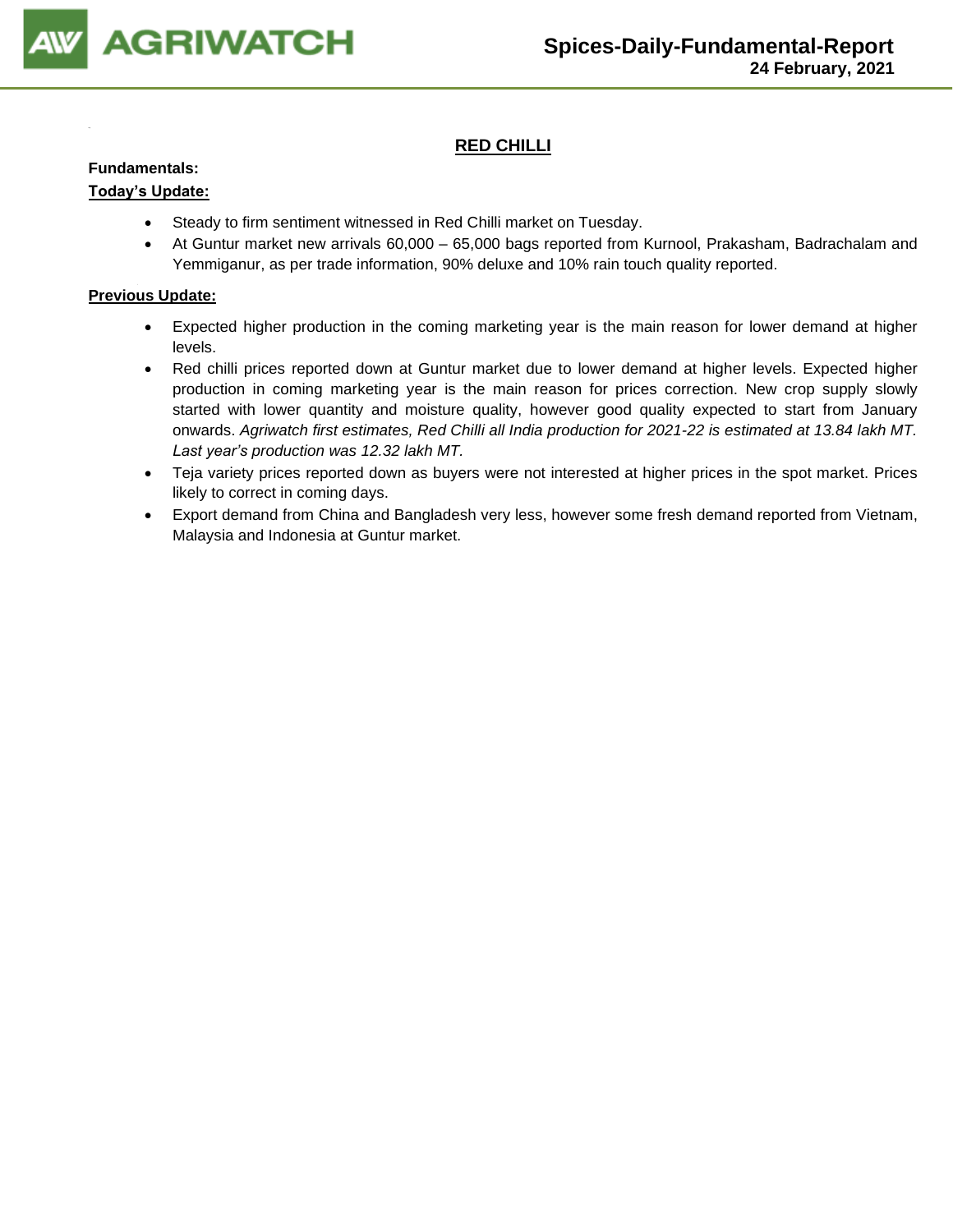

|                       |                  |                                                   | Red Chilli Spot Market Prices(Loose): (Rs/Qtl) |                        |                        |                        |                                  |  |  |  |  |
|-----------------------|------------------|---------------------------------------------------|------------------------------------------------|------------------------|------------------------|------------------------|----------------------------------|--|--|--|--|
|                       |                  |                                                   | $23 -$                                         | 23-Feb-                | 22-Feb-                | <b>22-Feb-</b>         |                                  |  |  |  |  |
| <b>State</b>          | <b>Centre</b>    | Grade                                             | <b>Feb-21</b>                                  | 21                     | 21                     | 21                     | Change                           |  |  |  |  |
|                       |                  |                                                   | Low                                            | High                   | Low                    | High                   |                                  |  |  |  |  |
|                       |                  | <b>NCDEX Quality</b>                              | 10500                                          | 11000                  | 10500                  | 11000                  | <b>Unch</b>                      |  |  |  |  |
|                       |                  | <b>LCA 334</b>                                    | 11000                                          | 11600                  | 11000                  | 11600                  | <b>Unch</b>                      |  |  |  |  |
|                       |                  | Teja                                              | 12500                                          | 13800                  | 12500                  | 13500                  | 300                              |  |  |  |  |
|                       | <b>Guntur</b>    | No. 273                                           | 13000                                          | 13500                  | 13000                  | 13500                  | <b>Unch</b>                      |  |  |  |  |
| <b>Andhra Pradesh</b> | <b>Benchmark</b> | No. 5                                             | 13000                                          | 14000                  | 13000                  | 14000                  | <b>Unch</b>                      |  |  |  |  |
|                       | market           | Fatki                                             | 6000                                           | 9000                   | 6000                   | 9000                   | <b>Unch</b>                      |  |  |  |  |
|                       |                  | Byadgi                                            | 14500                                          | 15000                  | 14500                  | 15000                  | <b>Unch</b>                      |  |  |  |  |
|                       |                  | <b>US 341</b>                                     | 13500                                          | 14500                  | 13500                  | 14500                  | <b>Unch</b>                      |  |  |  |  |
|                       |                  | Denvor Delux                                      | 13500                                          | 14500                  | 13500                  | 14500                  | <b>Unch</b>                      |  |  |  |  |
|                       |                  | Indam <sub>5</sub>                                | 13000                                          | 14000                  | 13000                  | 14000                  | <b>Unch</b>                      |  |  |  |  |
|                       |                  | Teja                                              | 11800                                          | 13350                  | 11800                  | 13350                  | <b>Unch</b>                      |  |  |  |  |
|                       |                  | Wonder Hot                                        | 15200                                          | 16700                  | 15000                  | 16500                  | 200                              |  |  |  |  |
|                       | Warangal         | 341                                               | 12700                                          | 13800                  | 12500                  | 13600                  | 200                              |  |  |  |  |
| <b>Telangana</b>      |                  | Denvor Delux                                      | 13200                                          | 14400                  | 13000                  | 14200                  | 200                              |  |  |  |  |
|                       |                  | Paprika                                           | <b>NA</b>                                      | <b>NA</b>              | <b>NA</b>              | <b>NA</b>              | $\blacksquare$                   |  |  |  |  |
|                       |                  | Fatki                                             | 6000                                           | 8000                   | 6000                   | 7500                   | 500                              |  |  |  |  |
|                       |                  | Teja (Cold storage)                               | 12500                                          | 13500                  | 12500                  | 13400                  | 100                              |  |  |  |  |
|                       | Khammam          | Teja (Non cold storage)                           | <b>NA</b>                                      | <b>NA</b>              | <b>NA</b>              | <b>NA</b>              |                                  |  |  |  |  |
|                       |                  | No. 12                                            | <b>NA</b>                                      | <b>NA</b>              | <b>NA</b>              | <b>NA</b>              | $\blacksquare$                   |  |  |  |  |
|                       |                  | <b>Indu 2070</b>                                  | <b>NA</b>                                      | <b>NA</b>              | <b>NA</b>              | <b>NA</b>              |                                  |  |  |  |  |
| <b>Madhya Pradesh</b> | <b>Bedia</b>     | Fatki                                             | <b>NA</b>                                      | <b>NA</b>              | 6000                   | 7000                   | $\blacksquare$                   |  |  |  |  |
|                       |                  |                                                   |                                                |                        |                        |                        |                                  |  |  |  |  |
|                       |                  | Jhankar<br>Ganesh                                 | <b>NA</b><br><b>NA</b>                         | <b>NA</b><br><b>NA</b> | 13000<br><b>NA</b>     | 14000<br><b>NA</b>     |                                  |  |  |  |  |
|                       |                  |                                                   |                                                |                        |                        |                        |                                  |  |  |  |  |
|                       |                  | Teja(Khamam)                                      | 15200                                          | 15200                  | 15200                  | 15200                  | <b>Unch</b>                      |  |  |  |  |
|                       |                  | M.P. MacoTeja                                     | <b>NA</b>                                      | <b>NA</b>              | <b>NA</b>              | <b>NA</b>              |                                  |  |  |  |  |
| <b>Delhi</b>          | <b>New Delhi</b> | Pala 12                                           | <b>NA</b>                                      | <b>NA</b>              | <b>NA</b>              | <b>NA</b>              |                                  |  |  |  |  |
|                       |                  | <b>LCA 334</b>                                    | <b>NA</b>                                      | <b>NA</b><br><b>NA</b> | <b>NA</b>              | <b>NA</b>              |                                  |  |  |  |  |
|                       |                  | Fatki                                             | <b>NA</b>                                      |                        | <b>NA</b>              | <b>NA</b>              |                                  |  |  |  |  |
|                       |                  | Packing                                           | <b>NA</b>                                      | <b>NA</b>              | <b>NA</b>              | <b>NA</b>              |                                  |  |  |  |  |
|                       |                  | Dabbi                                             | <b>NA</b>                                      | <b>NA</b>              | <b>NA</b>              | <b>NA</b>              | $\blacksquare$                   |  |  |  |  |
|                       |                  | Guntur<br>Kaddi                                   | <b>NA</b>                                      | <b>NA</b><br><b>NA</b> | <b>NA</b>              | <b>NA</b>              | $\blacksquare$                   |  |  |  |  |
|                       |                  |                                                   | <b>NA</b>                                      |                        | <b>NA</b>              | <b>NA</b>              | $\blacksquare$                   |  |  |  |  |
|                       |                  | Dabbi Dlx Local                                   | <b>NA</b>                                      | <b>NA</b>              | <b>NA</b>              | <b>NA</b>              |                                  |  |  |  |  |
|                       |                  | Dabbi Medium Best (Local)                         | <b>NA</b>                                      | <b>NA</b>              | <b>NA</b>              | <b>NA</b>              | ۰                                |  |  |  |  |
|                       |                  | Dabbi Best (Bellary)<br><b>KDL Deluxe (Local)</b> | <b>NA</b><br><b>NA</b>                         | <b>NA</b><br><b>NA</b> | <b>NA</b><br><b>NA</b> | <b>NA</b><br><b>NA</b> | $\blacksquare$                   |  |  |  |  |
|                       |                  | <b>KDL Deluxe (Bellary)</b>                       | <b>NA</b>                                      | <b>NA</b>              | <b>NA</b>              | <b>NA</b>              | $\blacksquare$<br>$\blacksquare$ |  |  |  |  |
|                       |                  | <b>KDL Best(Local)</b>                            | <b>NA</b>                                      | <b>NA</b>              | <b>NA</b>              | <b>NA</b>              | $\blacksquare$                   |  |  |  |  |
| Karnataka             | <b>Byadgi</b>    | <b>KDL Best(Bellary)</b>                          | <b>NA</b>                                      | <b>NA</b>              | <b>NA</b>              | <b>NA</b>              | $\blacksquare$                   |  |  |  |  |
|                       |                  | <b>KDL Medium</b>                                 | <b>NA</b>                                      | <b>NA</b>              | <b>NA</b>              | <b>NA</b>              |                                  |  |  |  |  |
|                       |                  | Denvor Deluxe                                     | <b>NA</b>                                      | <b>NA</b>              | <b>NA</b>              | <b>NA</b>              |                                  |  |  |  |  |
|                       |                  | 2043                                              | <b>NA</b>                                      | <b>NA</b>              | <b>NA</b>              | <b>NA</b>              |                                  |  |  |  |  |
|                       |                  | 5531                                              | <b>NA</b>                                      | <b>NA</b>              | <b>NA</b>              | <b>NA</b>              |                                  |  |  |  |  |
|                       |                  | C <sub>5</sub>                                    | <b>NA</b>                                      | <b>NA</b>              | <b>NA</b>              | <b>NA</b>              |                                  |  |  |  |  |
|                       |                  | <b>KDL Fatki</b>                                  | <b>NA</b>                                      | <b>NA</b>              | <b>NA</b>              | <b>NA</b>              | $\blacksquare$                   |  |  |  |  |
|                       |                  |                                                   |                                                |                        |                        |                        |                                  |  |  |  |  |
|                       |                  | Seed Fatki                                        | <b>NA</b>                                      | <b>NA</b>              | <b>NA</b>              | <b>NA</b>              | $\blacksquare$                   |  |  |  |  |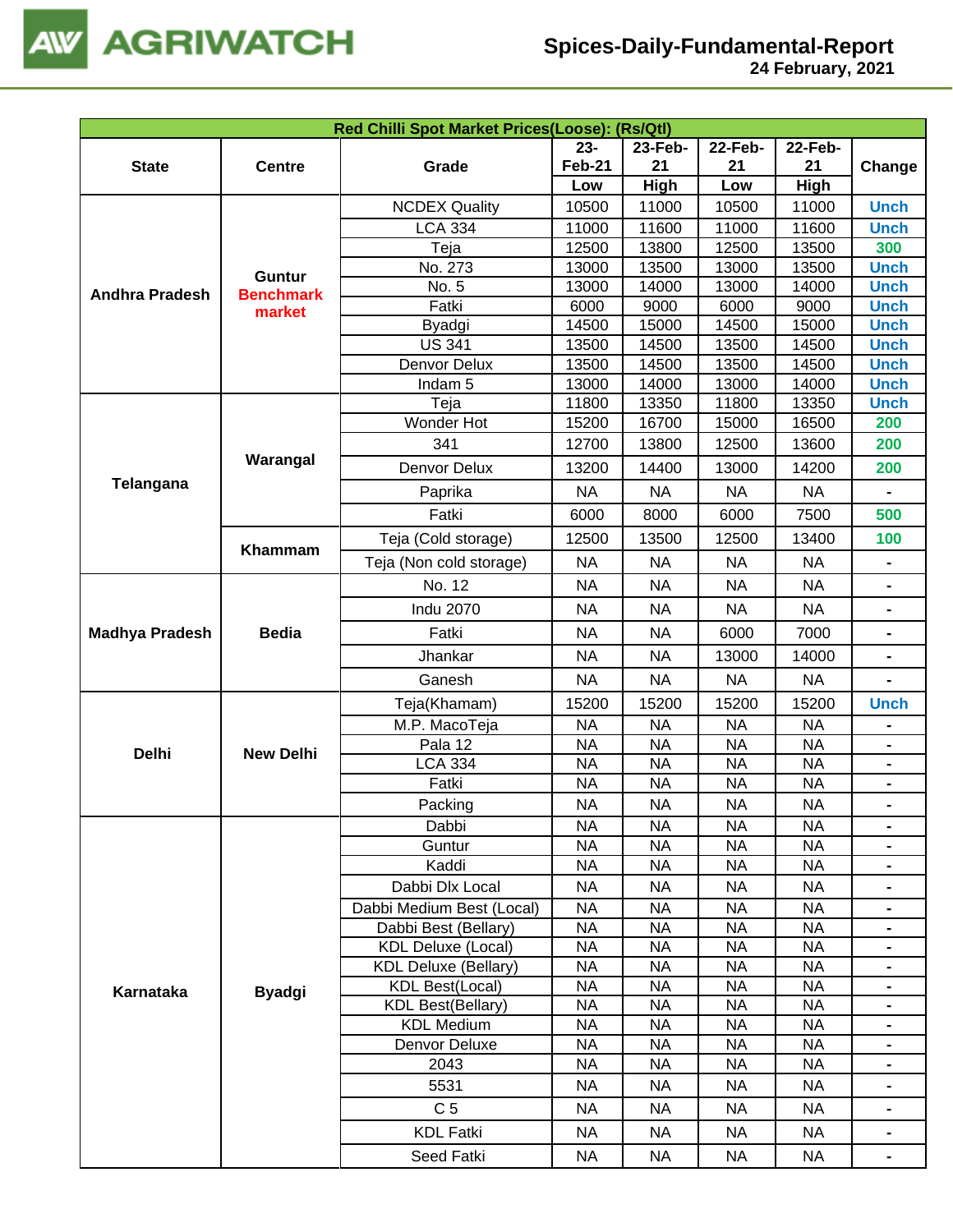

 **24 February, 2021**

|                | Arrivals & Off-take in bags (1 bag = 45 Kg), (1 bag = $38Kgs$ )* |                               |           |           |             |  |  |  |  |
|----------------|------------------------------------------------------------------|-------------------------------|-----------|-----------|-------------|--|--|--|--|
| <b>State</b>   | <b>Centre</b>                                                    | <b>Parameter</b>              | 23-Feb-21 | 22-Feb-21 | Change      |  |  |  |  |
| Andhra Pradesh | Guntur                                                           | Arrivals                      | 60000     | 70000     | $-10000$    |  |  |  |  |
|                |                                                                  | Off-take                      | 55000     | 50000     | 5000        |  |  |  |  |
|                | Warangal                                                         | Arrivals                      | 30000     | 60000     | $-30000$    |  |  |  |  |
| Telangana      | <b>Khammam</b>                                                   | Arrivals (Cold storage) *     | 40000     | 40000     | <b>Unch</b> |  |  |  |  |
|                |                                                                  | Arrivals (Non cold storage) * | <b>NA</b> | ΝA        |             |  |  |  |  |
| Karnataka      | <b>Byadgi</b>                                                    | Arrivals                      | <b>NA</b> | NA        |             |  |  |  |  |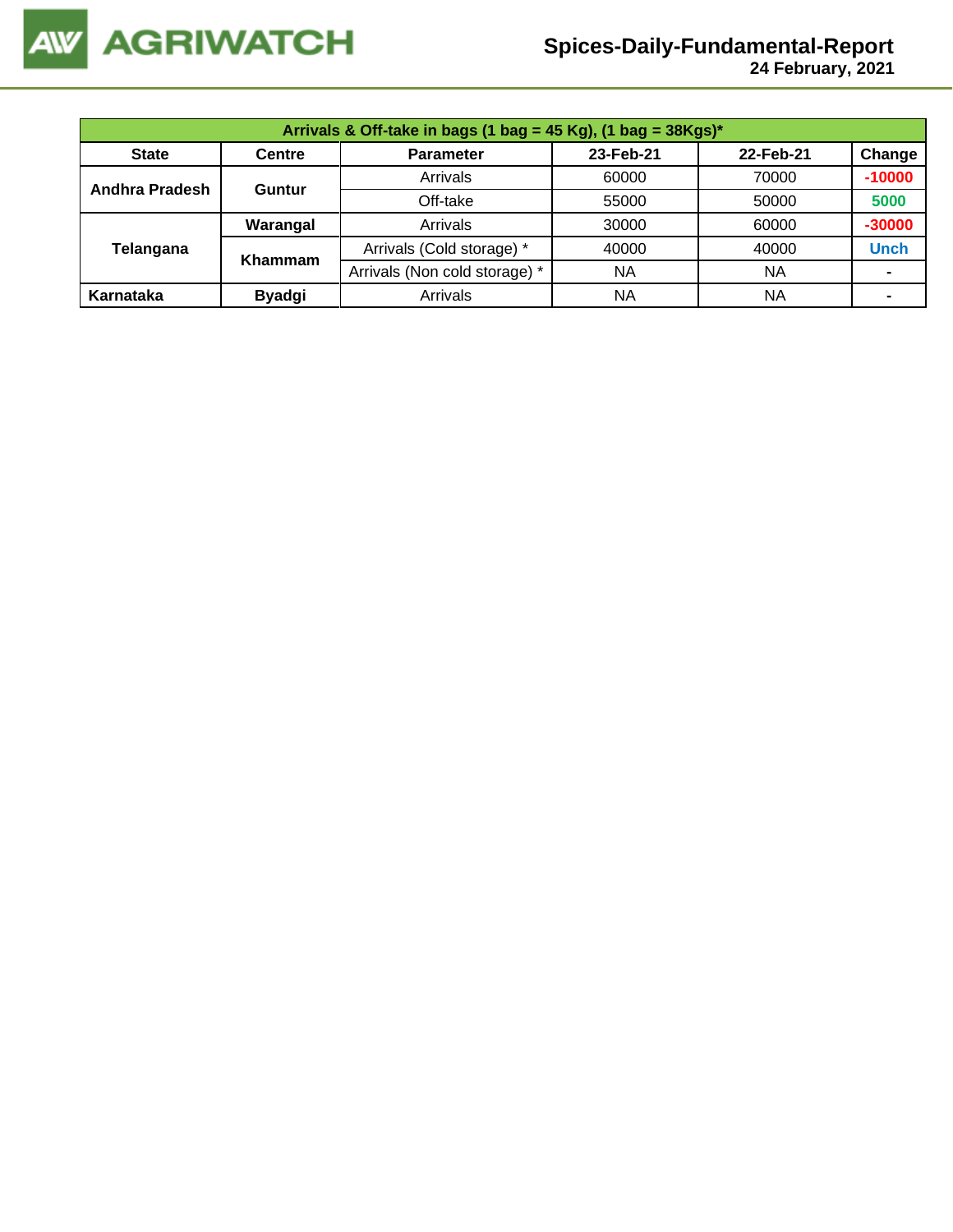

# **TURMERIC**

#### **Fundamentals: Today's Update:**

- Steady to firm sentiment witnessed in Turmeric spot market on Tuesday.
- Lower supply reported as stockists were holding their stocks an expectation of further higher prices in coming days.
- Expected lower production current year supported the prices in the spot market.
- For 2021-22 marketing period, Agriwatch expected lower ending stocks (with increasing exports and domestic consumption) from last year, likely to support prices from current level.

- New Turmeric crop supply reported at Nizamabad spot market with higher moisture content around 10 25%.
- The farmers plan on releasing their stocks only at higher prices and buyers are not active at those prices.
- *Agriwatch first estimates, Turmeric all India production for 2021-22 is estimated at 4.46 lakh MT. Last year's production was 4.53 lakh MT.*

| <b>Turmeric Spot Market Prices (Loose): (Rs/Qtl)</b><br>23-Feb-21<br>22-Feb-21 |                         |                                 |           |           |                |  |
|--------------------------------------------------------------------------------|-------------------------|---------------------------------|-----------|-----------|----------------|--|
| <b>State</b>                                                                   | <b>Centre</b>           | Grade                           |           |           | Change         |  |
|                                                                                |                         | Nizam quality                   | 7600      | 7500      | 100            |  |
|                                                                                | <b>Nizamabad</b>        | Double polish finger            | 8200      | 8100      | 100            |  |
| Telangana                                                                      | <b>Benchmark market</b> | Gattah (unpolished)             | 7400      | 7300      | 100            |  |
|                                                                                |                         | Gattah (double polished)        | 8200      | 8100      | 100            |  |
|                                                                                |                         | Finger                          | 7300      | 7100      | 200            |  |
|                                                                                | Warangal                | Round                           | 6600      | 6400      | 200            |  |
|                                                                                |                         | Finger                          | 8600      | 8200      | 400            |  |
|                                                                                | <b>Erode</b>            | Gattah                          | 7800      | 7400      | 400            |  |
|                                                                                |                         | Sellem                          | 9300      | 8900      | 400            |  |
| <b>Tamil Nadu</b>                                                              |                         | <b>Bulb</b>                     | <b>NA</b> | <b>NA</b> | $\blacksquare$ |  |
|                                                                                | Coimbatore              | Finger                          | <b>NA</b> | <b>NA</b> |                |  |
|                                                                                | <b>Salem</b>            | <b>Bulb</b>                     | <b>NA</b> | <b>NA</b> |                |  |
|                                                                                |                         | Finger                          | <b>NA</b> | <b>NA</b> |                |  |
|                                                                                |                         | <b>Bulb</b>                     | 6900      | 6900      | <b>Unch</b>    |  |
| <b>Andhra Pradesh</b>                                                          | Duggirala               | <b>Bilty</b>                    | 7521      | 7521      | <b>Unch</b>    |  |
|                                                                                |                         | Finger                          | 6900      | 6900      | <b>Unch</b>    |  |
|                                                                                |                         | Bilty                           | 7521      | 7521      | <b>Unch</b>    |  |
|                                                                                |                         | Rajpuri/Salem Finger            | 14500     | 14400     | 100            |  |
|                                                                                | Sangli                  | Rajpuri Medium                  | 10400     | 10300     | 100            |  |
|                                                                                |                         | DesiKadappa                     | 8600      | 8600      | <b>Unch</b>    |  |
|                                                                                |                         | Salem Powder                    | <b>NR</b> | <b>NR</b> |                |  |
|                                                                                |                         | Mini Salem                      | <b>NR</b> | <b>NR</b> | $\blacksquare$ |  |
| <b>Maharashtra</b>                                                             | <b>Basmat</b>           | Super Salem                     | <b>NR</b> | <b>NR</b> |                |  |
|                                                                                |                         | <b>Gattah Powder</b>            | <b>NR</b> | <b>NR</b> |                |  |
|                                                                                |                         | <b>Gattah Premium</b>           | <b>NR</b> | <b>NR</b> |                |  |
|                                                                                |                         | <b>Turmeric Finger Polished</b> | 8600      | 8000      | 600            |  |
|                                                                                | <b>Nanded</b>           | <b>Turmeric Bulb Polished</b>   | 7800      | 7200      | 600            |  |
|                                                                                |                         | <b>Turmeric Mix</b>             | 7500      | 6800      | 700            |  |
|                                                                                |                         | Gattah                          | 8100      | 8000      | 100            |  |
| <b>Delhi</b>                                                                   | <b>Delhi</b>            | Mini Salem                      | 9100      | 9000      | 100            |  |
|                                                                                |                         | <b>Finger Single Polished</b>   | 7500      | 7500      | <b>Unch</b>    |  |
|                                                                                |                         | <b>Finger Double Polished</b>   | 9000      | 9000      | <b>Unch</b>    |  |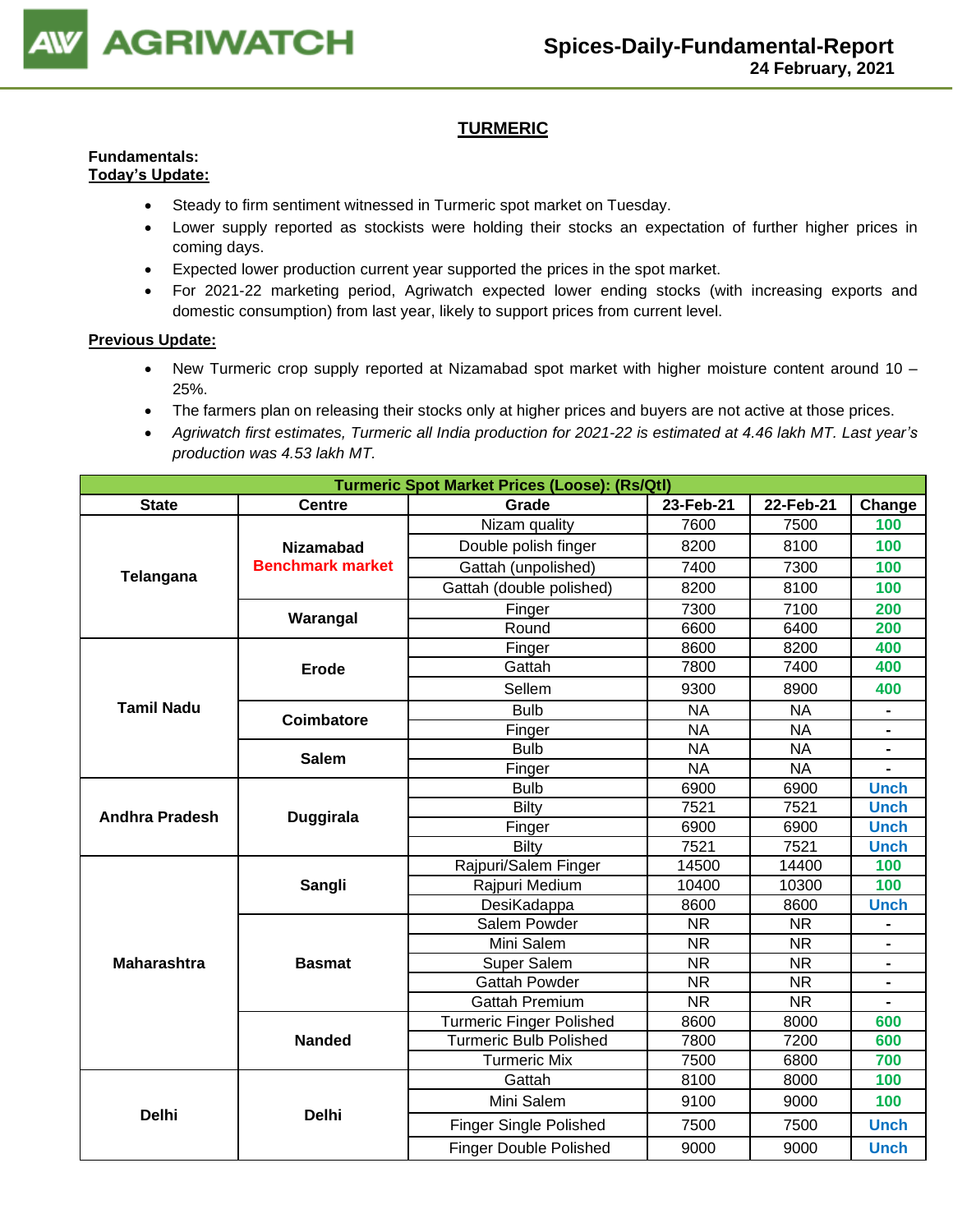

 **24 February, 2021**

| <b>State</b>          | Arrival & Off-take in bags $*(1 \text{ bag} = 75 \text{ Kg}),\#(1 \text{ bag} = 60 \text{ Kg})$ |                |           |           |                      |  |  |  |
|-----------------------|-------------------------------------------------------------------------------------------------|----------------|-----------|-----------|----------------------|--|--|--|
|                       | <b>Centre</b><br><b>Parameter</b>                                                               |                | 23-Feb-21 | 22-Feb-21 | Change               |  |  |  |
|                       | <b>Nizamabad</b>                                                                                | Arrival        | 18000     | 30000     | $-12000$             |  |  |  |
| Telangana             |                                                                                                 | Off-take       | 18000     | 30000     | $-12000$             |  |  |  |
|                       | Warangal                                                                                        | <b>Arrival</b> | NA.       | NA.       | ۰                    |  |  |  |
| <b>Tamil Nadu</b>     | Erode                                                                                           | Arrival        | 3000      | 2000      | 1000                 |  |  |  |
|                       |                                                                                                 | Off-take       | 3000      | 2000      | 1000                 |  |  |  |
|                       | Coimbatore                                                                                      | <b>Arrival</b> | $\Omega$  | NA.       |                      |  |  |  |
|                       | <b>Salem</b>                                                                                    | Arrival*       | 0         | NA        | ۰                    |  |  |  |
| <b>Andhra Pradesh</b> | <b>Duggirala</b>                                                                                | Arrival*       | <b>NA</b> | NA        | $\blacksquare$       |  |  |  |
|                       | Sangli                                                                                          | Arrival#       | 16000     | 15000     | 1000                 |  |  |  |
| <b>Maharashtra</b>    | <b>Basmat</b>                                                                                   | Arrival*       | <b>NR</b> | NR.       | ۰                    |  |  |  |
|                       | <b>Nanded</b>                                                                                   | <b>Arrival</b> | 800       | 1000      | $-200$               |  |  |  |
|                       |                                                                                                 |                |           |           | <b>Arrival * Qtl</b> |  |  |  |

# **NCDEX-FUTURES MARKET**

| \Turmeric <b>\</b> |       |      |      |      |       |               |             |       |           |
|--------------------|-------|------|------|------|-------|---------------|-------------|-------|-----------|
| <b>Contract</b>    | +/-\$ | Open | High | Low  | Close | <b>Volume</b> | Vol. Change | Οl    | OI Change |
| Apr-21             | 312   | 7896 | 8122 | 7888 | 8122  | 3.200         |             | 8.220 | -155      |
| $May-21$           | 312   | 7902 | 8154 | 7902 | 8154  | 255           | -135        | 975   | 10        |
| <b>Jun-21</b>      |       | 7874 | 7874 | 7874 | 7874  |               |             |       |           |

| <b>Spread</b> | Apr-21 | $Mav-21$ | Jun-21 |
|---------------|--------|----------|--------|
| <b>Basis</b>  | $-522$ |          |        |
| Apr-21        |        | ົ<br>ےت  |        |
| May-21        |        |          | $-280$ |

NB: Spot prices used for spread calculation is basis Nizamabad for Nizam grade. Basis = Spot prices– Near month futures.

#### **NCDEX- STOCK POSITION**

| <b>Stocks</b>                                                                                                                                                                                                                                                        | <b>Demat</b>                                            | <b>In-Process</b> | <b>Total</b> |
|----------------------------------------------------------------------------------------------------------------------------------------------------------------------------------------------------------------------------------------------------------------------|---------------------------------------------------------|-------------------|--------------|
|                                                                                                                                                                                                                                                                      | 22.02.2021<br>22.02.2021<br>781<br>$-$<br>$\sim$ $\sim$ |                   | 22.02.2021   |
| <b>Sangli</b>                                                                                                                                                                                                                                                        |                                                         |                   | 781          |
| Erode                                                                                                                                                                                                                                                                |                                                         |                   | $- -$        |
| <b>Nizamabad</b>                                                                                                                                                                                                                                                     | $- -$                                                   | $- -$             | $- -$        |
| Warangal                                                                                                                                                                                                                                                             | $- -$                                                   | $- -$             | $- -$        |
| $\mathbf{r} = \mathbf{r} \cdot \mathbf{r} = \mathbf{r} \cdot \mathbf{r} = \mathbf{r} \cdot \mathbf{r} \cdot \mathbf{r} = \mathbf{r} \cdot \mathbf{r} \cdot \mathbf{r} = \mathbf{r} \cdot \mathbf{r} \cdot \mathbf{r} = \mathbf{r} \cdot \mathbf{r} \cdot \mathbf{r}$ |                                                         |                   |              |

(**Quantity in MT)**

### **NCDEX Turmeric EED Wise Stock Position (Qty in MT) on 22nd Feb, 2021**

| <b>EED</b>  | Sangli (Desi<br>Cuddapah) | Sangli<br>(Rajapore)     | <b>Nizamabad</b>         | <b>Nizamabad</b><br>(Farmer Polished) | <b>Basmat</b><br>(Salem) | <b>Total</b> |
|-------------|---------------------------|--------------------------|--------------------------|---------------------------------------|--------------------------|--------------|
| 10-Aug-21   | 732                       | $- -$                    | $- -$                    | $- -$                                 | $- -$                    | 732          |
| $10-Sep-21$ | 50                        | $- -$                    | $- -$                    | $- -$                                 | $\sim$ $\sim$            | 50           |
| Total       | 782                       | $\overline{\phantom{a}}$ | $\overline{\phantom{a}}$ | $\sim$                                | $- -$                    | 782          |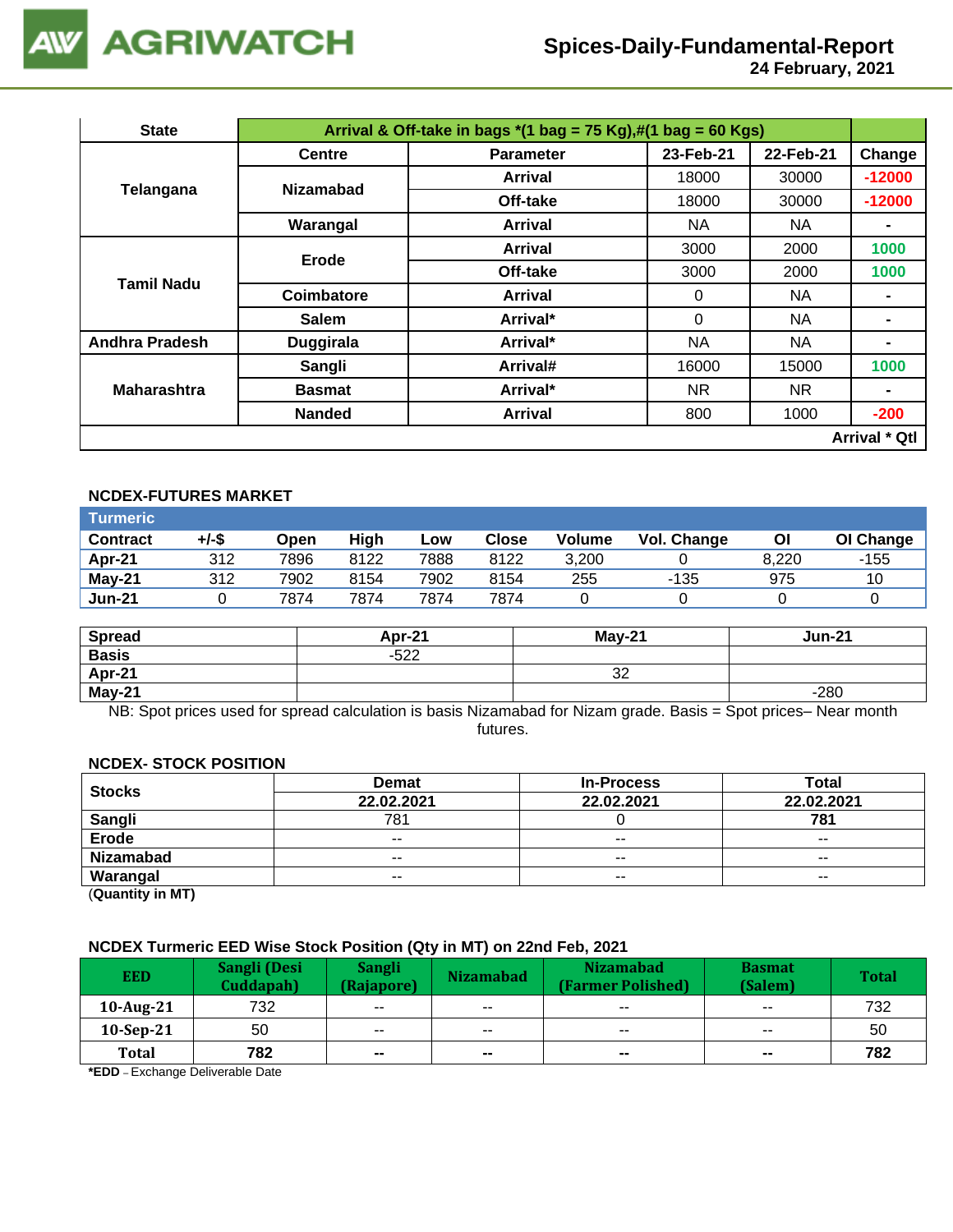

# **BLACK PEPPER**

#### **Fundamentals: Today's Update:**

- Steady to firm sentiment witnessed in pepper market on Tuesday.
	- As on 23rd February, new pepper 500 G/L traded at Rs.31,800/-qtl, steady from previous day.
	- Currently, the highest purchasing level is 54,500 VND / kg present in Ba Ria Vung Tau province. Followed by Binh Phuoc province with the price of 53,500 VND / kg. Gia Lai province recorded the lowest transaction threshold of 52,000 VND / kg, followed by Dong Nai province at 52,500 VND / kg.

- According to statistics from the General Department of Customs Vietnam, Vietnam's pepper exports in 2020 will reach 285.3 thousand tons, worth \$ 660.57 million, up 0.4% in volume, but down 7.5%. in value compared to 2019.
- In December alone, pepper exports reached 20.74 thousand tons, worth 57.4 million USD, down 9.5% in volume and 5.1% in value compared to November 2020, compared to November 2020. with December 2019, up 24.5% in volume and 42.9% in value.
- Indian pepper growers are becoming wary of growing imports from other pepper producing countries, especially Sri Lanka. According to the report, compared with 21,518 tons in 2019, the total volume of pepper imported from other countries to India increased by 2.56% to 22,071 tons in 2020.
- Particularly for Sri Lanka, shipments from the island nation reached 4,017 tons by 2020, up 30% from 3,014 tons in the previous year.
- Agriwatch estimate, pepper production in current year (2020) 65,000 tons which will be higher than last year (2019) 45,000 tons.
- As per trade sources, the total pepper output in the 2019-2020 crop year is estimated at 558,000 tons, still significantly higher than the total consumption demand of 496,000 tons.

| <b>Black Pepper Spot Market Prices (Loose): (Rs/Qtl)</b> |                         |                                        |           |           |                |  |  |
|----------------------------------------------------------|-------------------------|----------------------------------------|-----------|-----------|----------------|--|--|
| <b>State</b>                                             | <b>Centre</b>           | Grade                                  | 23-Feb-21 | 22-Feb-21 | Change         |  |  |
| Kerala                                                   | Kochi                   | Ungarbled                              | 32800     | 32700     | 100            |  |  |
|                                                          | <b>Benchmark market</b> | Garbled                                | 34800     | 34700     | 100            |  |  |
| Karnataka                                                | Chikkamagaluru          | Ungarbled                              | 33500     | 33500     | <b>Unch</b>    |  |  |
| <b>Delhi</b>                                             | <b>New Delhi</b>        | Unpolished                             | 37000     | 37000     | <b>Unch</b>    |  |  |
|                                                          |                         | Number 11.5                            | <b>NA</b> | <b>NA</b> | ۰              |  |  |
|                                                          |                         | <b>Arrivals &amp; Off-take in Tons</b> |           |           |                |  |  |
| <b>State</b>                                             | <b>Centre</b>           | <b>Parameter</b>                       | 23-Feb-21 | 22-Feb-21 | Change         |  |  |
|                                                          | Kochi                   | Arrivals                               | 40        | <b>NA</b> | $\blacksquare$ |  |  |
| Kerala                                                   |                         | Off-take                               | 40        | ΝA        | $\blacksquare$ |  |  |

|                                                 | <b>Black Pepper FOB Prices (USD/MT)</b> |                          |                                           |                                            |                                        |                              |  |  |  |  |
|-------------------------------------------------|-----------------------------------------|--------------------------|-------------------------------------------|--------------------------------------------|----------------------------------------|------------------------------|--|--|--|--|
| <b>Brazil</b><br><b>Date</b><br><b>ASTA 570</b> |                                         | ex Kochi<br>(India) ASTA | Lampung<br>(Indonesia)<br><b>ASTA 570</b> | Kuching (Sarawak,<br><b>Malaysia) ASTA</b> | <b>Ho Chi Minh</b><br>(Vietnam) 500g/l | Ho Chi<br><b>Minh 550g/l</b> |  |  |  |  |
| 12/02/21                                        | 2800                                    | 4739                     |                                           |                                            |                                        |                              |  |  |  |  |
| 15/02/21                                        | 2800                                    | 4739                     | 2993                                      | 3850                                       | ۰                                      |                              |  |  |  |  |
| 16/02/21                                        | 2800                                    | 4753                     | 3009                                      | 3850                                       | -                                      |                              |  |  |  |  |
| 17/02/21                                        | 2800                                    | 4737                     | 3009                                      | 3850                                       | $\overline{\phantom{a}}$               |                              |  |  |  |  |
| 18/02/21                                        | 2800                                    | 4743                     | 2969                                      | 3850                                       |                                        |                              |  |  |  |  |
| 19/02/21                                        | 2800                                    | $\overline{\phantom{0}}$ | 2964                                      | 3850                                       | 2905                                   | 2986                         |  |  |  |  |
| 22/02/21                                        | 2800                                    | 4795                     | 2961                                      | 3850                                       | 2905                                   | 2986                         |  |  |  |  |
| 23/02/21                                        | 2800                                    | $\overline{\phantom{0}}$ | 2955                                      | 3850                                       | 3055                                   | 3136                         |  |  |  |  |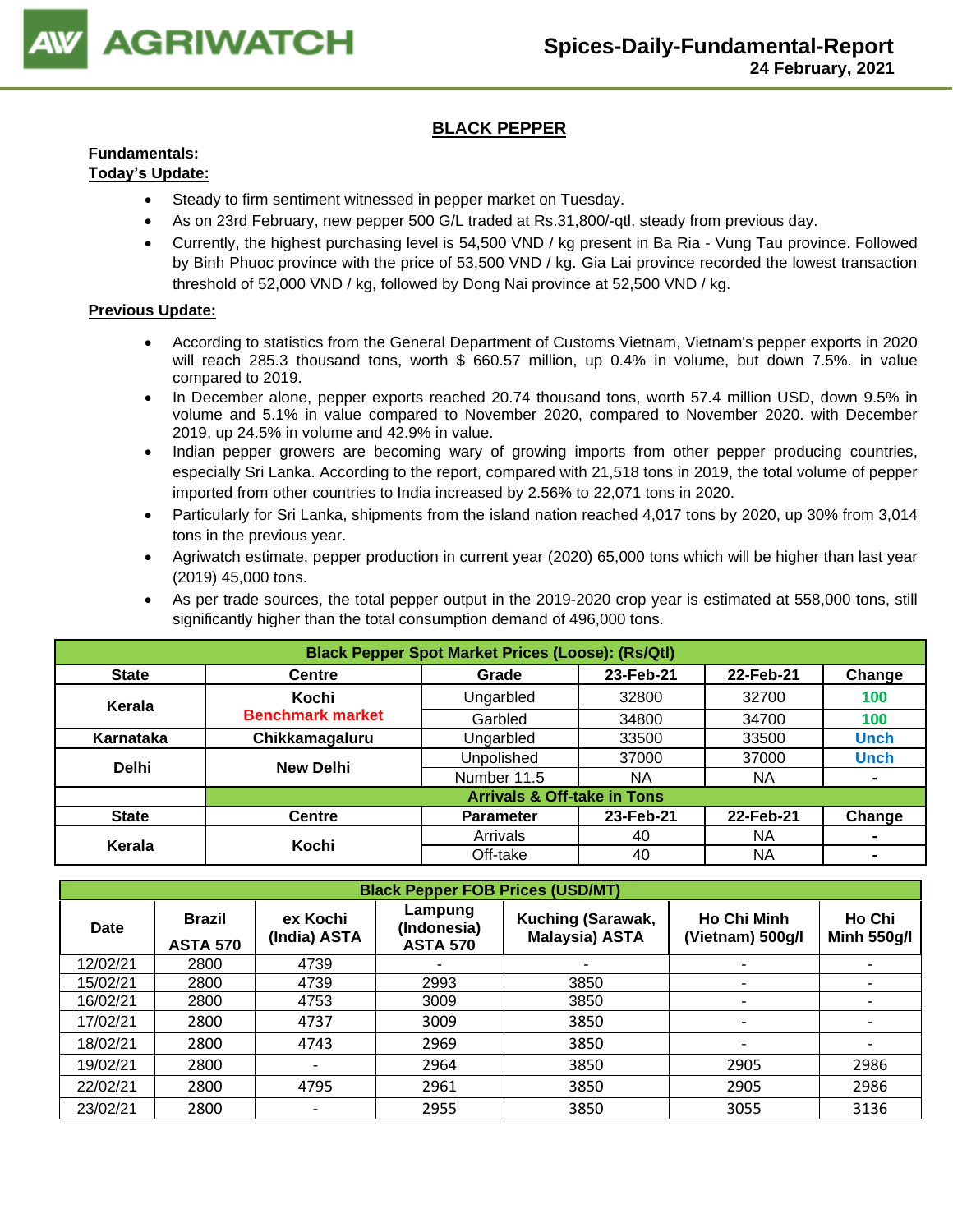

# **JEERA (CUMIN SEED)**

#### **Fundamentals: Today's Update:**

# • Mixed sentiment witnessed in Jeera spot market on Tuesday.

- Buyers reported active at lower prices level. Export demand continuing at Unjha spot market.
- In Unjha benchmark market new crop supply reported at around 3,500 3,700 bags on an average daily basis.

- Jeera traded till now in Gujarat in major market like Unjha, Rajkot, Patan, Dhrol, Gondal around 89 91%.
- In Rajasthan Jodhpur, Nagaur- Harvesting has been completed, 88 90% traded, balance produce is in farmer's hand.
- *As per Agriwatch first production estimate, Jeera production for 2021-22 (marketing period) is estimated at 391,801 MT (around 71 lakh bags each of 55 kg) compared to last year's 451,451 MT (82 lakh bags).*
- Jeera sowing finished in Gujarat and Rajasthan growing regions, current year area likely to go down by 15 20% due to lower prices.

|              |                                  | Jeera (Cumin Seed) Spot Market Prices (Loose): (Rs/Qtl) |           |                        |                |
|--------------|----------------------------------|---------------------------------------------------------|-----------|------------------------|----------------|
| <b>State</b> | <b>Centre</b>                    | Grade                                                   | 23-Feb-21 | 22-Feb-21              | Change         |
|              |                                  | Local                                                   | 12500     | 12500                  | <b>Unch</b>    |
|              | Unjha<br><b>Benchmark market</b> | <b>NCDEX Quality</b>                                    | 13900     | 13900                  | <b>Unch</b>    |
|              |                                  | Poojari type /Machine Cut                               | 14800     | 14800                  | <b>Unch</b>    |
|              |                                  | 1% Singapore                                            | 13250     | 13250                  | <b>Unch</b>    |
|              | <b>Mundra Port (FoR)</b>         | 2% Singapore                                            | 13000     | 13000                  | <b>Unch</b>    |
| Gujarat      |                                  | 1 % European                                            | 13750     | 13750                  | <b>Unch</b>    |
|              |                                  | 2% European                                             | 13500     | 13500                  | <b>Unch</b>    |
|              | Rajkot                           | Local                                                   | 14750     | 12800                  | 1950           |
|              | Patan                            | Local                                                   | <b>NA</b> | <b>NA</b>              |                |
|              | <b>Dhrol</b>                     | Local                                                   | <b>NA</b> | <b>NA</b>              |                |
|              | Gondal                           | Local                                                   | <b>NR</b> | $\overline{\text{NR}}$ |                |
| Rajasthan    | Jodhpur                          | Local                                                   | 12800     | 12600                  | 200            |
|              | <b>Merta City</b>                | Local                                                   | 13200     | 13500                  | $-300$         |
|              | <b>Nagaur</b>                    | Local                                                   | 12800     | 12900                  | $-100$         |
|              | <b>Anandpur Kalu</b>             | Local                                                   | 12500     | 12500                  | <b>Unch</b>    |
| <b>Delhi</b> | <b>New Delhi</b>                 | Ganesh                                                  | 14000     | 14000                  | <b>Unch</b>    |
|              |                                  | Poojari type / Machine Cut                              | 15400     | 15400                  | <b>Unch</b>    |
|              |                                  | Arrival & Off-take in bags (1 bag = 55 kg)              |           |                        |                |
| <b>State</b> | <b>Centre</b>                    | <b>Parameter</b>                                        | 23-Feb-21 | 22-Feb-21              | Change         |
|              | Unjha                            | Arrival                                                 | 6000      | 2500                   | 3500           |
|              |                                  | Off-take                                                | 6000      | 2500                   | 3500           |
| Gujarat      | Rajkot                           | Arrival*                                                | 2200      | 1800                   | 400            |
|              | Patan                            | Arrival*                                                | <b>NA</b> | <b>NA</b>              |                |
|              | <b>Dhrol</b>                     | Arrival*                                                | <b>NA</b> | <b>NA</b>              |                |
|              | Gondal                           | Arrival                                                 | <b>NR</b> | <b>NR</b>              | $\blacksquare$ |
|              | Jodhpur                          | Arrival                                                 | 600       | 1000                   | $-400$         |
|              | <b>Merta City</b>                | Arrival                                                 | 1700      | 1800                   | $-100$         |
| Rajasthan    | <b>Nagaur</b>                    | Arrival                                                 | 500       | 400                    | 100            |
|              | <b>Anandpur Kalu</b>             | Arrival                                                 | 50        | 50                     | <b>Unch</b>    |
|              |                                  |                                                         |           |                        | Arrival * Qtl  |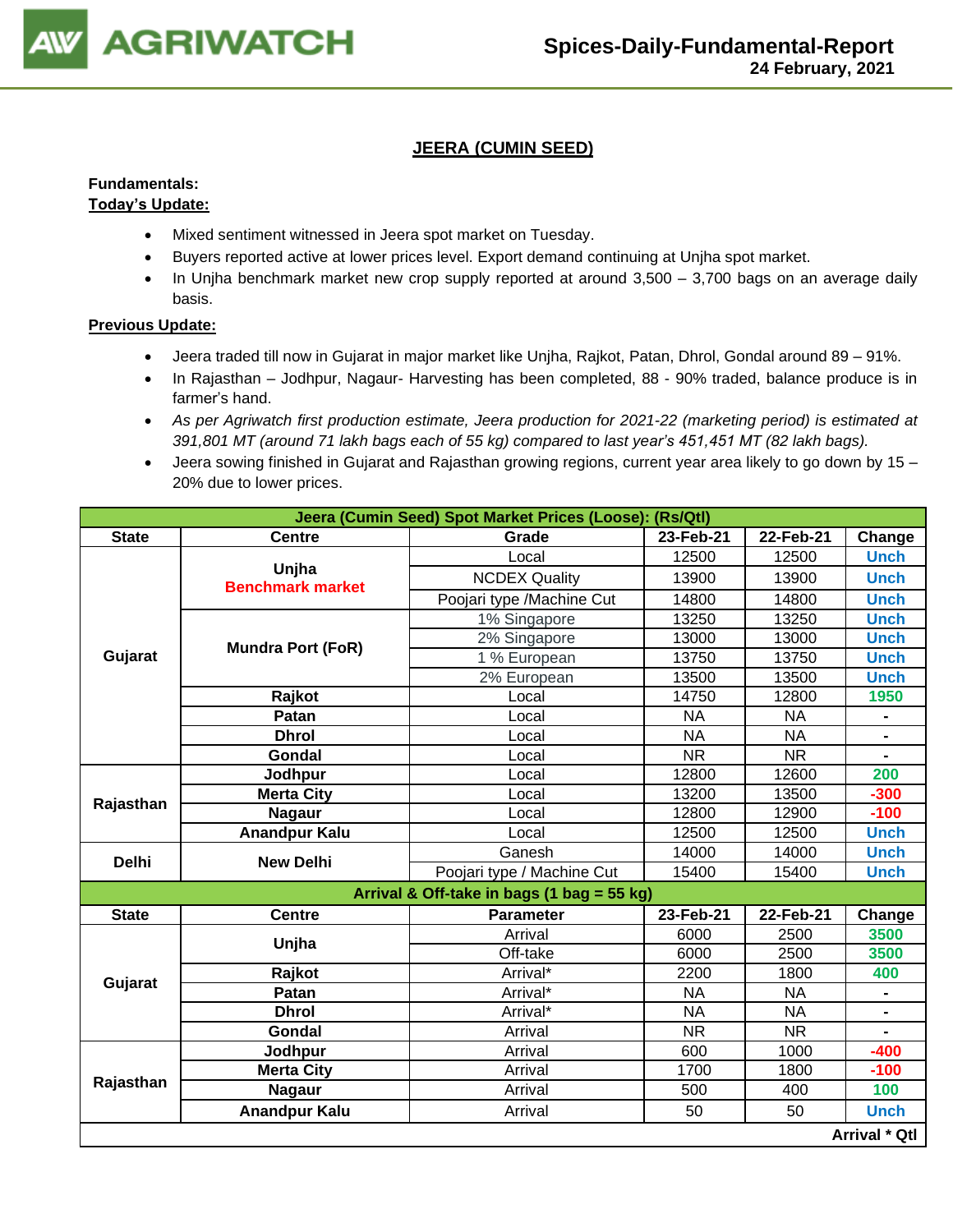#### **NCDEX-FUTURES MARKET**

| Jeera (Cumin Seed) |        |       |       |       |              |               |             |       |           |
|--------------------|--------|-------|-------|-------|--------------|---------------|-------------|-------|-----------|
| <b>Contract</b>    | +/-\$  | Open  | Hiah  | LOW   | <b>Close</b> | <b>Volume</b> | Vol. Change | ΟI    | OI Change |
| Mar-21             | -195   | 13605 | 13620 | 13305 | 13360        | 651           | 483         | 1,293 | 60        |
| Apr-21             | $-200$ | 13535 | 13550 | 13280 | 13340        | 261           | 99          | .725  | 21        |
| May-21             |        | 13340 | 13340 | 13340 | 13340        |               |             | 12    |           |

| <b>Spread</b> | <b>Mar-21</b> | Apr-21 | $May-21$ |
|---------------|---------------|--------|----------|
| <b>Basis</b>  | 540           |        |          |
| <b>Mar-21</b> |               | $-20$  |          |
| Apr-21        |               |        |          |

NB: Spread was done by taking Spot prices at Unjha or NCDEX Quality. Basis = Spot prices– Near month futures.

#### **NCDEX- STOCK POSITION**

| <b>Stocks</b>         | <b>Demat</b> | <b>In-Process</b> | Total      |  |
|-----------------------|--------------|-------------------|------------|--|
|                       | 22.02.2021   | 22.02.2021        | 22.02.2021 |  |
| Jodhpur               | $- -$        | $\sim$            | $- -$      |  |
| Uniha                 | 30           | 24                | 54         |  |
| $\sim$ $\sim$<br>____ |              |                   |            |  |

(**Quantity in MT)**

# **NCDEX Jeera (Cumin Seed) EED Wise Stock Position Qty in MT on 22nd Feb, 2021**

| EED          |       | $T_{\rm mB}$ | <b>Total</b> |
|--------------|-------|--------------|--------------|
| 10- Feb-21   | $- -$ | 30           | 30           |
| <b>Total</b> | $- -$ | 30           | 30           |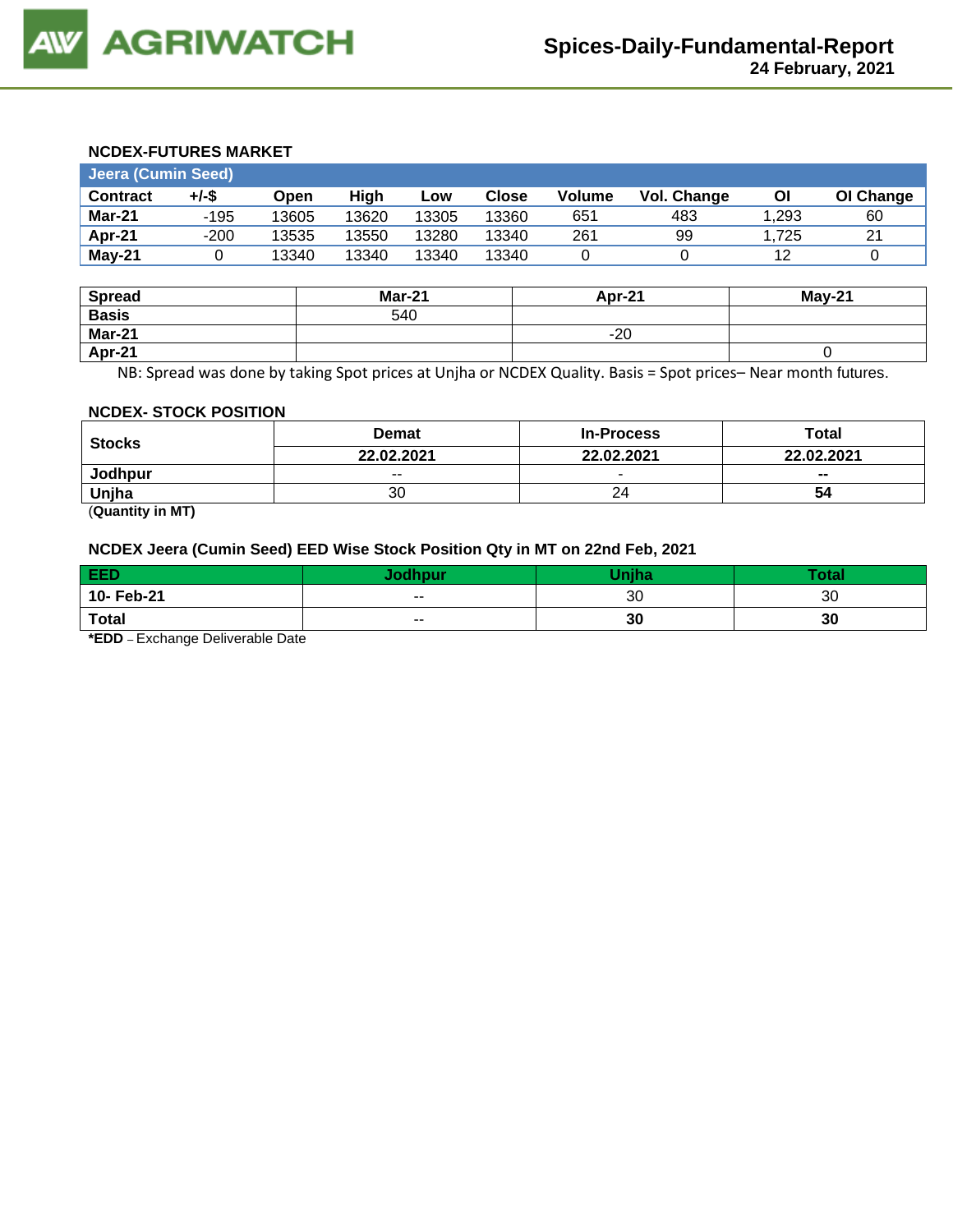

# **CARDAMOM**

#### **Fundamentals**

#### **Today's Update:**

• Weak sentiments witnessed in Cardamom spot market on Tuesday.

- Buyers reported active in the spot market due to good domestic (20% reported increased) and international demand.
- Cardamom crop reported damaged in Guatemala so international demand shifted to India supported the prices.
- New Cardamom supply continued to the market. Current year Cardamom production likely to go up due to favourable weather condition in Kerala and Tamil Nadu put cap on prices from higher levels.
- Agriwatch estimates for 2020-21, India's Cardamom production would be around 22,000 23,000 MT, due to favourable weather conditions. Last year it was 19,000 – 20,000 MT.

| <b>Small Cardamom Spot Market Prices (Loose): (Rs/Kg)</b> |                         |                                            |           |           |                |  |  |
|-----------------------------------------------------------|-------------------------|--------------------------------------------|-----------|-----------|----------------|--|--|
| <b>State</b>                                              | <b>Auction Price</b>    |                                            | 23-Feb-21 | 22-Feb-21 | Change         |  |  |
| Kerala                                                    | <b>Kumily</b>           | <b>Max price</b>                           | 1587      | 1804      | $-217$         |  |  |
|                                                           | <b>Benchmark market</b> | Avg. Price                                 | 1316      | 1382      | $-66$          |  |  |
|                                                           |                         | <b>Medium</b>                              | 1425      | 1450      | $-25$          |  |  |
|                                                           |                         | 6.5 (Bold)                                 | 1525      | 1550      | $-25$          |  |  |
| <b>Delhi</b>                                              | <b>New Delhi</b>        | 7 (Bold)                                   | 1675      | 1700      | $-25$          |  |  |
|                                                           |                         | 7.5 (Bold)                                 | 1825      | 1850      | $-25$          |  |  |
|                                                           |                         | 8 (Bold)                                   | 2150      | 2150      | <b>Unch</b>    |  |  |
|                                                           |                         | Large Cardamom Spot Market Prices: (Rs/Kg) |           |           |                |  |  |
|                                                           | Singtam                 | <b>Badadana</b>                            | NA        | <b>NA</b> |                |  |  |
| <b>Sikkim</b>                                             | Singtam                 | Chotadana                                  | <b>NA</b> | <b>NA</b> |                |  |  |
|                                                           | Gangtok                 | <b>Badadana</b>                            | NA        | NA.       | $\blacksquare$ |  |  |
|                                                           | Gangtok                 | Chotadana                                  | NA        | NA        |                |  |  |
| <b>West Bengal</b>                                        | Siliguri                | <b>Badadana</b>                            | NA        | NA        |                |  |  |
|                                                           | Siliguri                | Chotadana                                  | <b>NA</b> | <b>NA</b> |                |  |  |
| <b>Arrival &amp; Off-take in Kg</b>                       |                         |                                            |           |           |                |  |  |
| <b>State</b>                                              | <b>Parameter</b>        | <b>Centre</b>                              | 23-Feb-21 | 22-Feb-21 | Change         |  |  |
| Kerala                                                    | <b>Kumily</b>           | <b>Arrivals</b>                            | 13171     | 63218     | $-50046$       |  |  |
|                                                           |                         | Off-take                                   | 12583     | 60277     | -47694         |  |  |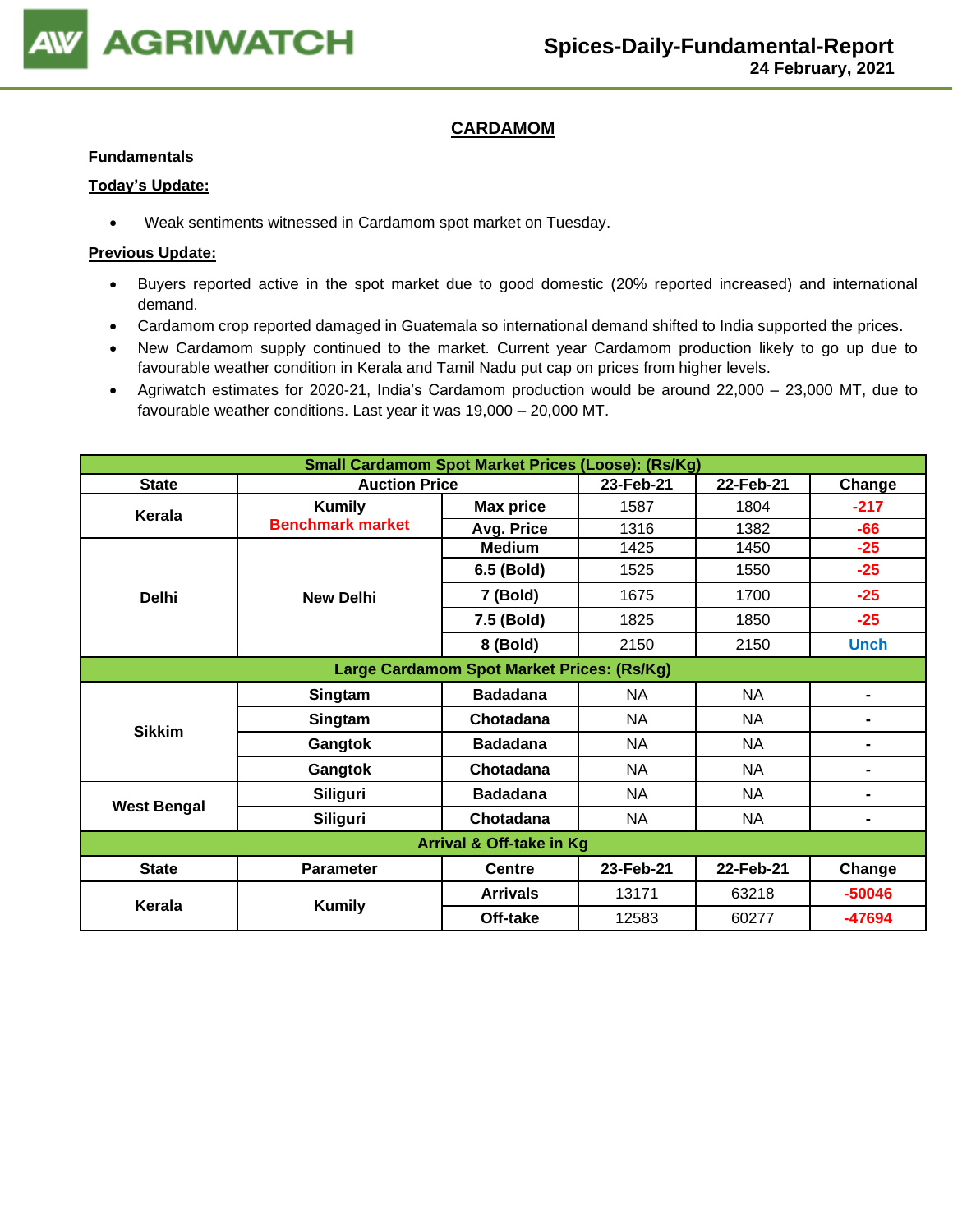# **MCX-FUTURES MARKET**

| <b>Cardamom</b> |       |                          |       |       |              |                          |             |       |           |
|-----------------|-------|--------------------------|-------|-------|--------------|--------------------------|-------------|-------|-----------|
| <b>Contract</b> | +/-\$ | Open                     | High  | Low   | <b>Close</b> | Volume                   | Vol. Change | OI    | OI Change |
| <b>Feb-21</b>   | $- -$ | $\overline{\phantom{a}}$ | $- -$ | $- -$ | $- -$        | $\overline{\phantom{a}}$ | --          | $- -$ | $- -$     |
| <b>Mar-21</b>   | $- -$ | $-$                      | $- -$ | $- -$ | $- -$        | $-$                      | $- -$       | $- -$ | --        |
| Apr-21          | $- -$ | $- -$                    | --    | $- -$ | $- -$        | $- -$                    | --          | $- -$ | --        |

| Spread        | <b>Feb-21</b>            | <b>Mar-21</b>            | April-21                 |
|---------------|--------------------------|--------------------------|--------------------------|
| <b>Basis</b>  | $\overline{\phantom{a}}$ | $\overline{\phantom{a}}$ | $\overline{\phantom{a}}$ |
| <b>Feb-21</b> | $\overline{\phantom{a}}$ | $-$                      | $\sim$ $\sim$            |
| <b>Mar-21</b> | $\overline{\phantom{a}}$ | $- -$                    | $- -$                    |

NB: Spread was done by taking Spot prices of Average quality prices. Basis = Spot prices– Near month futures.

#### **MCX- STOCK POSITION**

| <b>Stocks</b> | <b>Demat</b>             | <b>In-Process</b>        | Total                    |  |
|---------------|--------------------------|--------------------------|--------------------------|--|
|               | 22.02.2021               | 22.02.2021               | 22.02.2021               |  |
| Vandanmedu    | $\overline{\phantom{0}}$ | $\overline{\phantom{0}}$ | $\overline{\phantom{0}}$ |  |
| T.N.(Bodi)    | $- -$                    | $- -$                    | $- -$                    |  |
|               |                          |                          |                          |  |

(**Quantity in MT)**

#### **MCX Cardamom EED Wise Stock Position Qty in MT on 22nd Feb, 2021**

| EED.           | Vandanmedu <sup> </sup> | T.N.(Bodi) | <b>Take</b><br>'otal |  |  |  |  |
|----------------|-------------------------|------------|----------------------|--|--|--|--|
| $\blacksquare$ | $- -$                   | $- -$      | $- -$                |  |  |  |  |
| $\sim$         | $- -$                   | $- -$      | $- -$                |  |  |  |  |
| _  _           |                         |            |                      |  |  |  |  |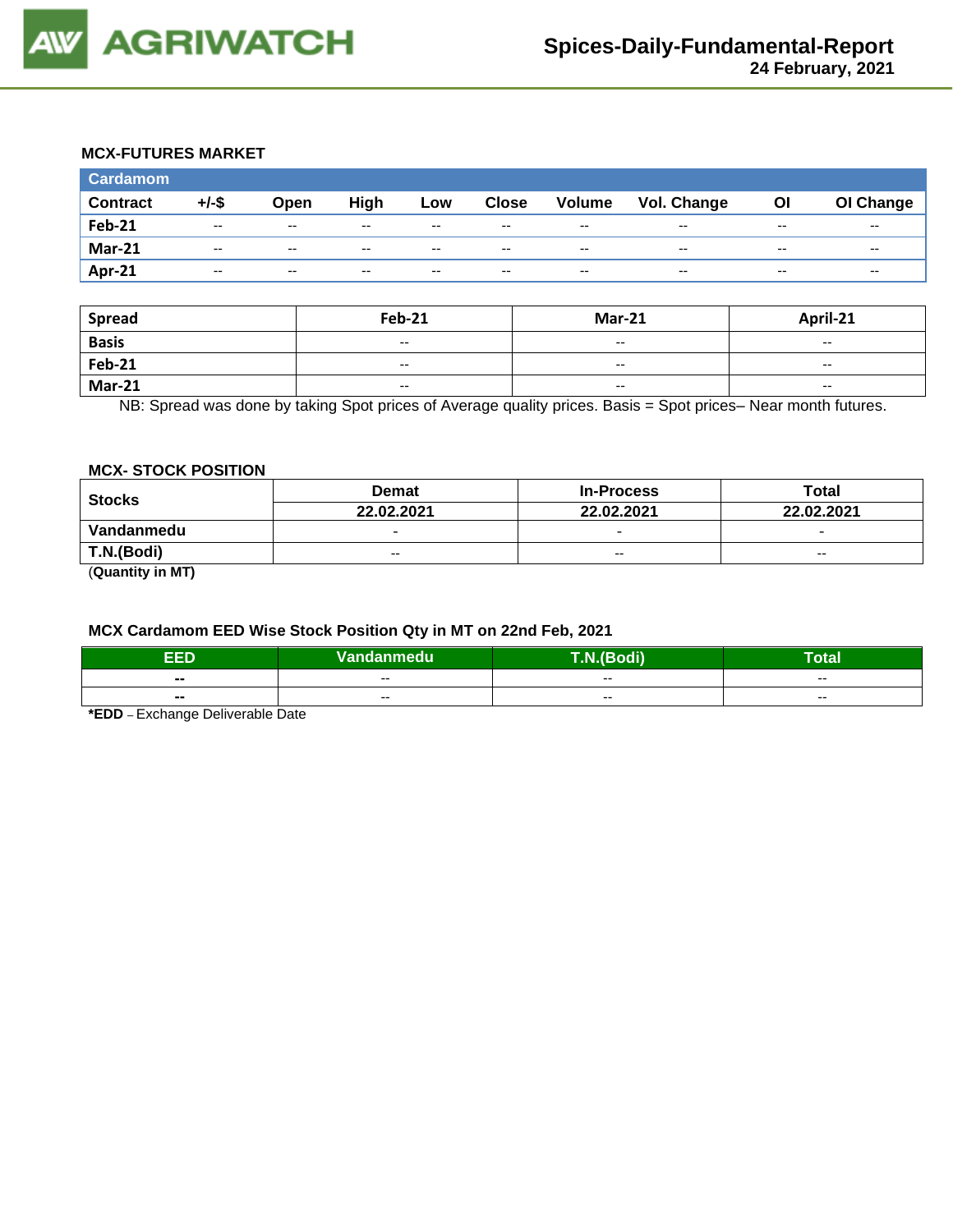

# **CORIANDER SEED**

# **Fundamentals:**

### **Today's Update:**

• Steady to firm sentiment witnessed in Coriander spot market on Tuesday.

- *As per Agriwatch first production estimate, Coriander production for 2021-22 (marketing year) is estimated at 342,435 MT (85 lakh bags) compared to last year's 352,316 MT (88 lakh bags, 1 bag = 40 kg).*
- Coriander sowing finished in Rajasthan, Madhya Pradesh and Gujarat growing regions. As per trade information, area may go down in MP and Rajasthan, however in Gujarat sowing area reported higher.
- We expect 2021-22 marketing year likely to be good for Coriander.
- Buyers are likely to be active at the current level or may wait for some correction, to go for active buying as ending stocks slowly come down.
- As per Agriwatch final production estimate, Coriander production for 2020-21 (marketing period) is estimated at  $352,316$  MT (88 lakh bags) compared to previous year's 268,957 MT (67 lakh bags, 1 bag = 40 kg).
- *Though carryover stocks reported higher current year but ending stocks (AW estimate) for 2019-20 will be less compared to last three years likely to support Coriander prices in new season from lower levels.*

| <b>Coriander Spot Market Prices (Loose): (Rs/Qtl)</b> |                               |               |           |           |                |  |  |
|-------------------------------------------------------|-------------------------------|---------------|-----------|-----------|----------------|--|--|
| <b>State</b>                                          | <b>Centre</b>                 | Grade (New)   | 23-Feb-21 | 22-Feb-21 | Change         |  |  |
|                                                       |                               | Eagle         | 5600      | 5600      | <b>Unch</b>    |  |  |
|                                                       | Kota<br><b>Benchmark</b>      | Eagle(Split)  | 6000      | 6000      | <b>Unch</b>    |  |  |
|                                                       | market                        | Badami        | 5400      | 5400      | <b>Unch</b>    |  |  |
|                                                       |                               | Badami(Split) | 5800      | 5800      | <b>Unch</b>    |  |  |
|                                                       |                               | Eagle         | 5800      | 5500      | 300            |  |  |
|                                                       |                               | Eagle(Split)  | 5800      | 5500      | 300            |  |  |
|                                                       | Ramganj                       | Badami        | 5600      | 5300      | 300            |  |  |
| Rajasthan                                             |                               | Badami(Split) | 5600      | 5300      | 300            |  |  |
|                                                       |                               | Scooter       | 7100      | 6800      | 300            |  |  |
|                                                       |                               | Eagle         | Closed    | 5200      | $\blacksquare$ |  |  |
|                                                       | <b>Baran</b>                  | Badami        | Closed    | 5000      | $\blacksquare$ |  |  |
|                                                       | <b>Bhawani</b>                | Eagle         | 5650      | 5600      | 50             |  |  |
|                                                       |                               | Badami        | 5350      | 5300      | 50             |  |  |
|                                                       |                               | Scooter       | 5750      | 5700      | 50             |  |  |
|                                                       |                               | Double Paroot | <b>NA</b> | <b>NA</b> |                |  |  |
|                                                       |                               | Badami        | 5500      | 5500      | <b>Unch</b>    |  |  |
|                                                       | Guna                          | Eagle         | 5800      | 5800      | <b>Unch</b>    |  |  |
| <b>Madhya Pradesh</b>                                 |                               | Scooter       | 6500      | 6500      | <b>Unch</b>    |  |  |
|                                                       |                               | Badami        | 5300      | 5300      | <b>Unch</b>    |  |  |
|                                                       | <b>Neemuch</b>                | Eagle         | 5700      | 5700      | <b>Unch</b>    |  |  |
|                                                       |                               | Scooter       | 6200      | 6200      | <b>Unch</b>    |  |  |
| Gujarat                                               | Gondal                        | Badami        | <b>NR</b> | <b>NR</b> | -              |  |  |
|                                                       |                               | Eagle         | <b>NR</b> | <b>NR</b> | -              |  |  |
|                                                       |                               | Eagle (Dal)   | <b>NR</b> | <b>NR</b> | $\blacksquare$ |  |  |
| <b>Delhi</b>                                          | <b>Khari Baoli</b><br>(Delhi) | Eagle         | <b>NR</b> | <b>NR</b> | $\blacksquare$ |  |  |
|                                                       |                               | Scooter       | <b>NR</b> | <b>NR</b> |                |  |  |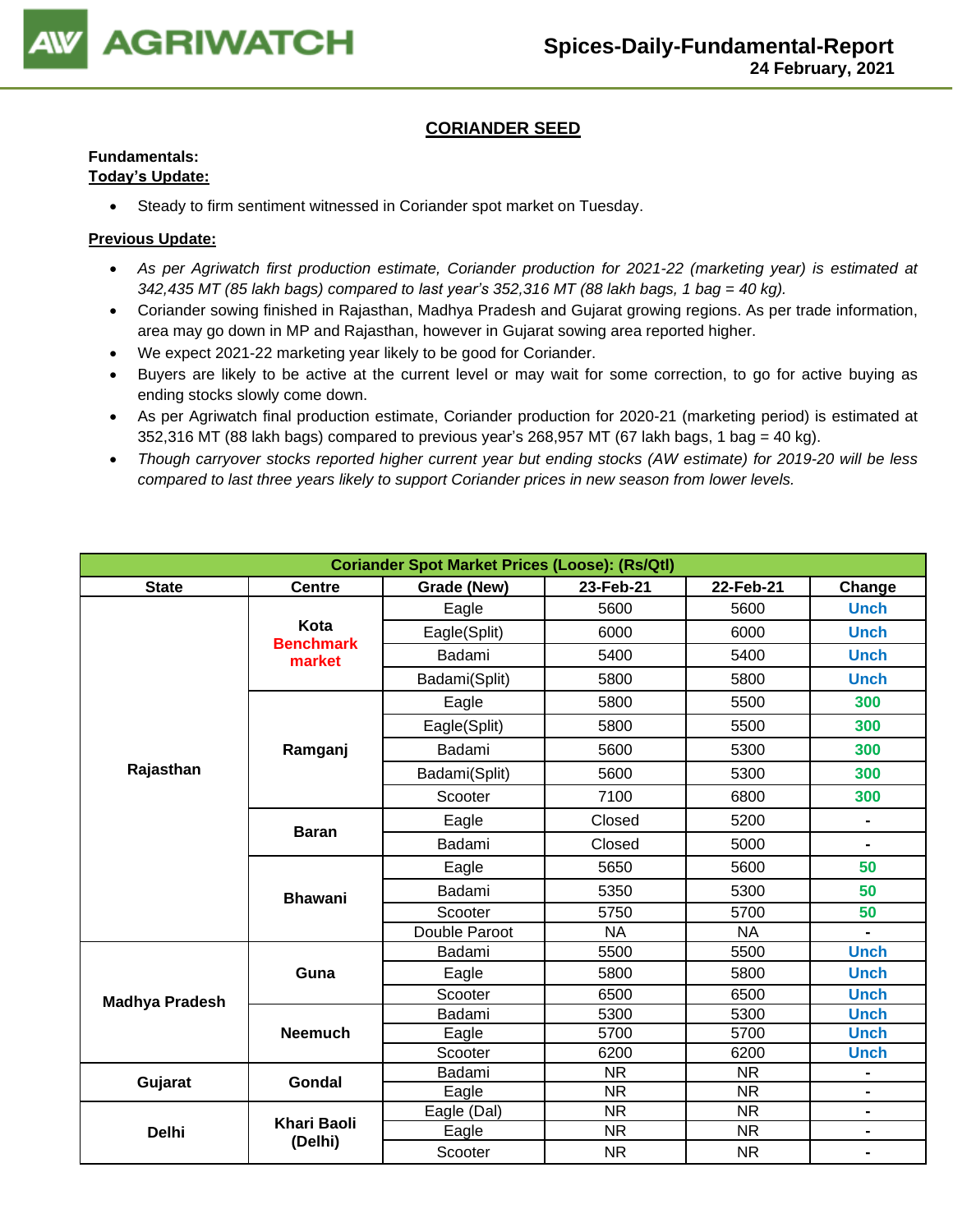

 **24 February, 2021**

| Arrival & Off-take in bags (1 bag = 40 kg) |                |               |           |           |             |  |  |
|--------------------------------------------|----------------|---------------|-----------|-----------|-------------|--|--|
| <b>State</b>                               |                | <b>Centre</b> | 23-Feb-21 | 22-Feb-21 | Change      |  |  |
|                                            | Kota           | Arrival       | 700       | 800       | $-100$      |  |  |
|                                            |                | Offtake       | 700       | 800       | $-100$      |  |  |
|                                            | Ramganj        | Arrival       | 10000     | 10200     | $-200$      |  |  |
| Rajasthan                                  |                | Offtake       | 10000     | 10200     | $-200$      |  |  |
|                                            | <b>Baran</b>   | Arrival       | Closed    | 1350      |             |  |  |
|                                            |                | Offtake       | Closed    | 1350      | ۰           |  |  |
|                                            | <b>Bhawani</b> | Arrival       | 2500      | 2500      | <b>Unch</b> |  |  |
|                                            |                | Offtake       | 2500      | 2500      | <b>Unch</b> |  |  |
|                                            | Guna           | Arrival       | 2000      | 2000      | <b>Unch</b> |  |  |
| <b>Madhya Pradesh</b>                      |                | Offtake       | 2000      | 2000      | <b>Unch</b> |  |  |
|                                            | <b>Neemuch</b> | Arrival       | 1700      | 1800      | $-100$      |  |  |
|                                            |                | Offtake       | 1700      | 1800      | $-100$      |  |  |

#### **NCDEX-FUTURES MARKET**

| <b>Coriander</b> |       |      |      |      |       |        |             |       |           |
|------------------|-------|------|------|------|-------|--------|-------------|-------|-----------|
| <b>Contract</b>  | +/-\$ | Open | High | Low  | Close | Volume | Vol. Change | ΟI    | OI Change |
| Apr-21           | 52    | 6570 | 6680 | 6570 | 6610  | 855    | 260         | 3.435 | 470       |
| May-21           | 80    | 6698 | 6698 | 6656 | 6656  | 20     | 10          | 120   | 10        |
| <b>Jun-21</b>    |       |      |      |      |       |        |             |       |           |

| <b>Spread</b> | Apr- $21$ | $M$ ay-21 | <b>Jun-21</b> |
|---------------|-----------|-----------|---------------|
| <b>Basis</b>  | $-1010$   |           |               |
| Apr-21        |           | 46        |               |
| May-21        |           |           | $- -$         |

NB: Spread was done by taking Spot prices of Average quality prices at Kota. Basis = Spot prices– Near month futures

#### **NCDEX- STOCK POSITION**

| <b>Stocks</b> | <b>Demat</b> | <b>In-Process</b>        | Total      |  |  |  |
|---------------|--------------|--------------------------|------------|--|--|--|
|               | 22.02.2021   | 22.02.2021               | 22.02.2021 |  |  |  |
| <b>Baran</b>  |              | -                        | -          |  |  |  |
| Gondal        |              |                          | $\sim$     |  |  |  |
| Kota          | -            |                          |            |  |  |  |
| Ramganj       |              | $\overline{\phantom{a}}$ |            |  |  |  |
| (0.0001)      |              |                          |            |  |  |  |

(**Quantity in MT)**

# **NCDEX Coriander EED Wise Stock Position Qty in MT on 22nd Feb, 2021**

| <b>EED</b>   | Gondal | Kota | Ramganj Mandi | <b>Total</b> |
|--------------|--------|------|---------------|--------------|
| 10-Feb-21    |        |      |               |              |
| <b>Total</b> |        |      |               |              |
|              |        |      |               |              |